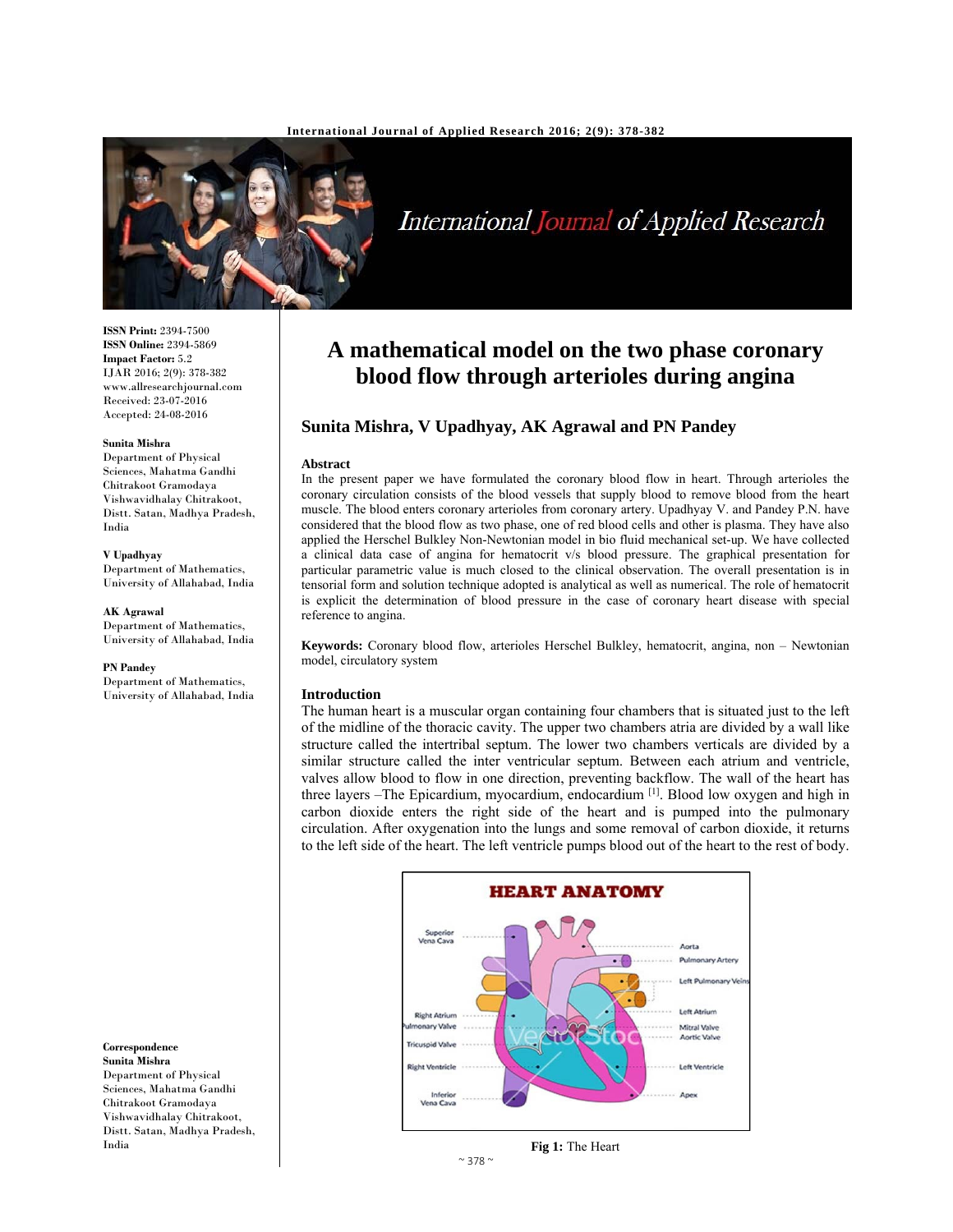Blood is a complex fluid consisting of particulate solids suspended in a non- Newtonian fluid. The particulate solids are red blood cells {RBCs}, white blood cells {WBCs} and platelets. The fluid is plasma, which itself is a complex mixture of proteins and other intergradient in an aqueous base 5O% of plasma and 45% of the blood cells and 45% of the blood is RBCs and there is a few parts of the other cells. Which are ignorable So one phase of the blood is plasma and second phase of the blood is RBCs. Two phase coronary blood flow is study of measuring the blood pressure if hemoglobin known. The percentage of volume covered by blood cells in the whole blood is called hematocrit.

The coronary circulation consists of the blood vessels that supply blood to and remove blood from the heart muscle itself. Although blood fills the chambers of the heart or myocardium is so think that is requires coronary blood vessels to deliver blood deep into the myocardium. The vessels that supply blood high in oxygen to the myocardium are known as coronary arteries <sup>[2]</sup>. These arteries when healthy are capable of auto regulation to maintain coronary blood flow at levels appropriate to the needs of the heart muscle.

Other blood vessels include arteries, veins, venules and capillaries. The structure of an arteriole is:- Arterioles are tiny branches of arteries that lead to capillaries. Arterioles are under the control of the sympathetic nervous system, and constrict and dilate to regulate blood flow. Arterioles, as a group, are the most highly regulated blood vessels in the body and contribute the most to overall blood pressure. Arterioles respond to a wide variety of chemical and electrical messages and are constantly changing size to speed up or slow down blood flow. Arterioles are an integral part of the circulatory system, which is a closed system in the sense that blood does not enter or leave the system during its journey from the heart, to the body, and back again. In such a system, a continuous flow of the same liquid can be pumped through the loop again and again.



**Fig 2:** structure of Arterioles

Angina is chest pain or discomfort that occurs if an area of your heart muscle doesn't get oxygen rich blood. generally due to obstruction or spasm of coronary arteries [3]. The main cause of angina pectoris is coronary artery disease. Dueto atherosclerosis of the arteries feeding the heart. In some cases angina can be extremely serious and has been know to cause death. People that suffer from average to severe cases of angina have an increased percentage of death before the age of 55, usually around 6O%. There are three types of angina-

- **1. Stable Angina:** Also known as effort angina this refers to the more common understanding of angina related to myocardial ischemia. Typical presentation of stable angina is that of chest discomfort ad associated symptoms precipitated by some activity [running, walking etc.] with minimal or non-existent symptoms at rest or with administration of sublingual nitroglycerin [4].
- **2. Unstable Angina:** Unstable angina [UA] is defined as angina pectoris that changes or worsens [5]. It has at least of these three features-
- It occurs at rest (or with minimal exertion ), usually lasting >10 min;
- It is severe and new on set[i.e.; within the prior 4-6 weeks];
- It occurs with a crescendo pattern.
- **3. Micro vascular Angina:** Micro vascular angina or Angina syndrome X is characterized by angina like chest pain but it appears to be the result of spasm in the tiny lood vessels of the heart, arms and legs [6]

Chandra Harish, Upadhyay V., A. Agrawal A. K. Study in A Mathematical Model on the two phase Renal systolic blood flow in Arterioles with special reference to Diabetes. They applied the Herschel Bulkley. Non – Newtonian model. They collected a clinical data in case of diabetes for Hematocrit v/s Blood Pressure [9]. Singh J.P., Agrawal A. K, Upadhyay V. study in A Mathematical Model an Analysis of two phase Hepatic blood flow through Arteriors with special reference to Hepatitis A. They applied the Herschel Bulkley. Non – Newtonian model in Bio-fluid physiological are investigated. They collected a clinical data in case of Hepatitis A for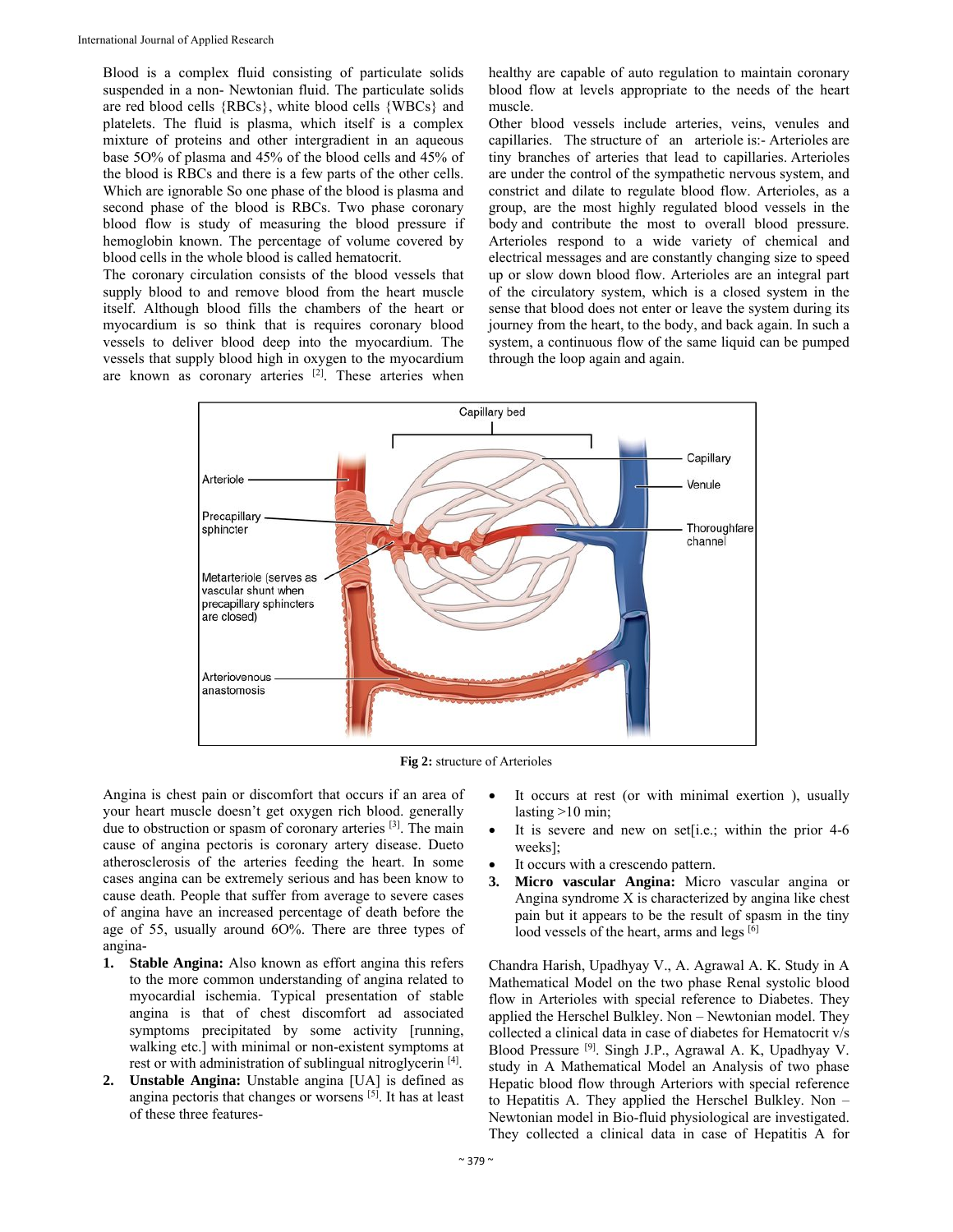Hematocrit v/s Blood Pressure [10]. Srivastava Manoj, Upadhyay V., Agrawal A. K. Study in A Mathematical Model on the two phase pulmonary blood flow in Lungs with special reference to Asthma. They applied the Herschel Bulkley. Non – Newtonian model. They collected a clinical data in case of Asthma for Hematocrit v/s Blood Pressure [11]. A simple survey when Hematocrit increased, blood pressure is also increased, therefore the Hematocrit is proportional to the blood pressure. The graph between blood pressure and hematocrit is nearly closed to Herschel Bulkley model.

#### **Basic Bio-fluid equation for two phase blood flow**

Let us the problem of coronary blood flow is deferent form the problems in cylindrical tube and select generalized three dimensional orthogonal curvilinear coordinate system. Briefly descried as  $E<sup>3</sup>$  called as Euclidean space. The biophysical laws thus expressed fully hold good in any cocoordinate system. Which is a computation for the truthfulness of the laws [13]. Blood is mixed fluid mainly there are two phases in blood. The first phase is plasma, while the other phase is that of red blood cells are enclosed with a semi permeable membrane whose density is grater than that of plasma. [14] Thus, blood can be considered as a homogeneous mixture of two phases

#### **Equation of continuity for two phase blood flow-**

The flow of blood is effected by the presence of blood is effected by the directly proportional to the volume occupied by blood cells. Let the volume portion covered by blood cells in unit volume be  $X$ , this  $X$  is replaced by  $H/100$ , where  $H$  is the Hematocrit the volume percentage of blood cells. Then the volume portion covered by the plasma will be 1-X, If the mass ratio of blood cells to plasma is r then clearly.

$$
r = \dots \frac{x \rho_c}{(1 - x)\rho_p} \qquad \qquad \dots (1)
$$

Where  $\rho_c$  and  $\rho_p$  are densities of blood cells and blood plasma respectively. Usually this mass ratio is not a constant, even then this may be supposed to constant in present context [13]. The both phase of blood i.e. blood Cells and plasma move with the common velocity. Campbell and Pitcher have presented a model for this situation. According to this model, we consider the two phase of blood separately**.** 

$$
\frac{\partial (X \rho_{p})}{\partial t} + (X \rho_{c} V^{i}), i = 0 \qquad \qquad \dots (2)
$$
  
And 
$$
\frac{\partial (1 - X)\rho_{p}}{\partial t} + (1 - X)\rho_{p} V^{i}), i = 0 \qquad \qquad \dots (3)
$$

Where, V is the common velocity of two phase blood cells and plasma. If we define the uniform density of the blood  $\rho_m$ 

as follow-

$$
\frac{(1+r)}{\rho_m} = \frac{1}{\rho_c} + \frac{1}{\rho_p} \qquad \qquad \dots (4)
$$

Then equation (2) and (3) can be combined together as follow,

$$
\frac{\partial \rho_m}{\partial t} + (\rho_m V^i), i = 0 \tag{5}
$$

#### **Equation of motion for two phase blood flow**

The hydro dynamical pressure **p** between two the phase of the blood can be supposed to be uniform because the both phases i.e. blood cells and plasma are always in equilibrium state in blood(14), Taking viscosity coefficient of blood cells to be  $\eta_c$  and applying the equation of motion for two phase of blood cells as follows-

$$
X\rho_c \frac{\partial v^i}{\partial t} + (X\rho_c V^j)V^i_j = -X_{P_2j}g^{ij} + X\eta_c(g^{jk}v^i_k)_{,ij} \qquad \qquad \dots (6)
$$

Taken the viscosity coefficient of plasma to be  $\eta_p$ , The equation of motion for plasma will be as follows-

$$
(1-X)\rho_p \frac{\partial v^i}{\partial t} + \{(1-X)\ \rho_p \ V^i\} \ V^i_j = -(1-X)p \ jg^{ij} + (1-X)\eta_c(g^{ij} \ V^i_{\ k})_j
$$
\n(7)

Now adding equation (6) and (7) and using relation (4), the equation of the motion for blood flow with the both phases will be as follow-

$$
\rho_m \frac{\partial v^i}{\partial t} + (\rho_m V^i) V_j^{i} = -p, j g^{ij} + \eta_m (g^{ij} V^i{}_{,k})_j \qquad \qquad \dots (8)
$$

where  $\eta_c$  is viscosity of blood cells,  $\eta_p$  viscosity of plasma and  $\eta_m = X \eta_c + (1-X) \eta_p$  is the viscosity coefficient of blood as a mixture of two phases. As the viscosity of blood flow decreases, the velocity of blood increases. The velocity of blood decreases successively because of the fact that arterioles. These vessels are relativity far enough from the heart. Hence the pumping of the heart on these vessels is relativity low. Secondly these vessels relativity narrow down more rapidly in this situation, the blood cells line up on the axis to build up rouleaux. Hence a yield stress is produced. Though this yield stress is very small, even then the viscosity of blood is increased nearly ten time. because of the fact that arterioles. These vessels are relativity far enough from the heart. Hence the pumping of the heart on these vessels is relativity low. Secondly these vessels relativity narrow down more rapidly in this situation, the blood cells line up on the axis to build up rouleaux. Hence a yield stress is produced. Though this yield stress is very small, even then the viscosity of blood is increased nearly ten ti

#### **Mathematical Modeling**

As the velocity of Blood flow decreases, the viscosity of blood increases. The velocity of blood decreases successively. The Herschel Bulkley law holds good on the two, phase blood flow though arterioles. Whose constitutive equation is as follows-

 $T = \eta_m e^n + T_p(T \geq T_p)$ 

and e = 0 ( $T < T_p$ ) where,  $T_p$  is the yield stress.

When strain rate  $e = 0(T < T_p)$ 

A core region is formed which flows just like a plug. Let the radius of the plug be  $r_p$ . The stress acting on the surface of plug will be  $T_p$ . Equating the forces acting on the plug, we get

$$
P\pi r^2_{\ p} = T_p 2\pi r_p
$$
  
\n
$$
r_p = 2\frac{r_p}{p}
$$
...(9)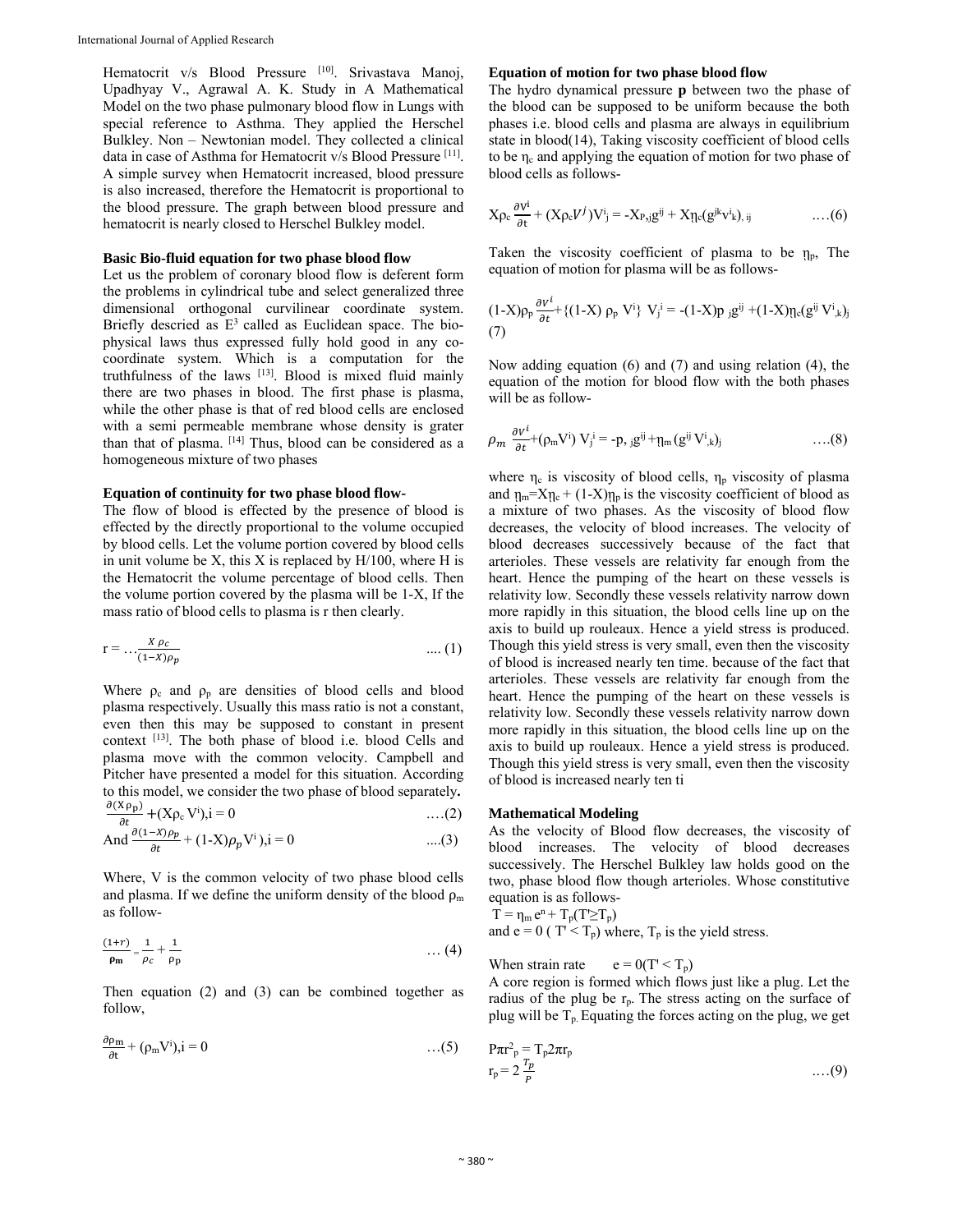

The constitutive equation for test part of the blood vessel is

 $T = \eta_m e^n + T_p$ or  $T - T_p = \eta_m e^n = T_e$ 

where,  $T_e$  = effective stress whose generalized form will be as follows  $T^{ij}$  = -pg<sup>ij</sup> + T<sub>e</sub><sup>ij</sup> where, T<sub>e</sub><sup>ij</sup> =  $\eta_m(e^{ij})^n$ While  $e^{ij} = g^{ik} V_k^i$ Where the symbols have their usually meanings. Now we describe the basic equations for therschel Bulkely blood flow as follows:- Equation of Continuity- $1/\sqrt{g}\sqrt{g}V^{i}$ <sub>)</sub>, = 0  $\dots (10)$ Equation of Motion- $\rho_{m*}\partial^{Vi}\partial t + \eta_m V^j V^i = -T_{e,j}^{ij}$  ….(11) Where all the symbols have their usual meaning.

#### **Solution and Discussion**

Since, the blood vessels are cylindrical. The above governing equations have to be transformed into cylindrical coordinates. As we know earlier:-

 $x^1 = r$ ,  $x^2 = \Theta$ ,  $x^3 = z$ 

Matrix of metric tensor in cylindrical co-ordinates is as follows:-

$$
[g_{ij}] = \begin{bmatrix} 1 & 0 & 0 \\ 0 & r^2 & 0 \\ 0 & 0 & 1 \end{bmatrix}
$$

While matrix of conjugate matrix tensor is as follow-

$$
[g_{ij}] = \begin{bmatrix} 1 & 0 & 0 \\ 0 & \frac{1}{r^2} & 0 \\ 0 & 0 & 1 \end{bmatrix}
$$

Whereas the chritoffel's symbol of 2nd kind are as follow:-

$$
\begin{pmatrix} 1 \\ 2 \ 2 \end{pmatrix} = -r, \ \begin{pmatrix} 1 \\ 2 \ 2 \end{pmatrix} = \begin{pmatrix} 1 \\ 2 \ 2 \end{pmatrix} = \frac{1}{r}
$$

Remaining others are zero. The equation of continuity  $\frac{\partial v}{\partial z} = 0$ 

The equation of motion r-componant  $0 = -\frac{\partial p}{\partial z}$ ,  $\Theta = component = 0$  z component  $0 = -\frac{\partial p}{\partial z} + \frac{\eta_m}{r} \left[ r \left( \frac{\partial Vz}{\partial r} \right)^n \right]$ 

Here, this fact has been taken in view that the blood flow is axially Symmetric in arteries concerned, i.e.  $V_{\Theta} = 0$  and  $V_r$ ,  $V_z$  and p do not depend upon  $\Theta$ .

We get  $V_z = v(r)$  and  $p = p(z)$  and

$$
0 = -\frac{dp}{dz} + \frac{\eta}{r} \left[ r \left( \frac{dv}{dz} \right)^n \right]
$$

Since, pressure gradient -  $\frac{dp}{dz} = p$ 

$$
r\left(\frac{dv}{dz}\right)^n = -pr^2/2\eta_m + A
$$
, we apply

Boundary condition: at  $r = 0$ ,  $v = v_0$  then  $A = 0$ 

$$
\Rightarrow -\frac{dv}{dr} = \left(\frac{P^{\text{r}}}{2\eta_m}\right)^{1/n}
$$
  
\n
$$
\Rightarrow \text{Replace r from r-r}_{p}
$$
  
\n
$$
-\frac{dv}{dr} = \left(\frac{\frac{1}{2}pr - \frac{1}{2}pr_p}{\eta_m}\right)^{1/n}
$$
...(12)

Integratin g above666 equation (12) under the no slip boundary condition- $v = 0$  at  $r = R$  so as to get:

$$
V = {P \choose 2 \eta_m}^{1/n} \frac{n}{n+1} \left[ \left( R \text{-} r_p \right)^{1/n+1} \text{-} \left( r \text{-} r_p \right)^{1/n+1} \right] \tag{13}
$$

This is the formula for velocity of blood flow in arterioles. Putting  $r = r_p$  to get the velocity  $V_p$  of plug flow as follows:- $V_p = \frac{1}{1+n} = (P/2 \eta_m)^{1/n} (R - r_p)^{1/n+1}$  ....(14)

Where the value of  $r_p$  is taken from-(7)

### **Result (Bio-physical interpretation)**

**Observation-** Hematocrit vs. blood pressure from an authorized Jabalpur hospital & Research centre By Dr. Umesh Agrawal Patient Name-Mr. Krishna kumar (Age-52 years old)

#### **Diagnosis- Coronary Artery Disease**

| Date       | <b>HB</b> | R.P         | $3$ HB   | <b>Hematorit</b> |
|------------|-----------|-------------|----------|------------------|
| 22/05/2016 | 17.6%     | 130/80 mmhg | $3*17.6$ | 52.8             |
| 25/05/2016 | 17.2%     | 125/80 mmhg | $3*17.2$ | 51.6             |
| 27/05/2016 | 16.5%     | 115/80 mmhg | $3*16.5$ | 49.5             |
| 30/05/2016 | 16.2%     | 110/80 mmhg | $3*16.2$ | 48.6             |
| 02/06/2016 | 15.2%     | 120/90 mmhg | $3*15.2$ | 45.6             |

The flow flux phase blood flow in coronary arteries. Q= $\int_0^{rp} 2\pi r \text{v}_{\text{p}} dr + \int_{rp}^R 2\pi r v \, dr$